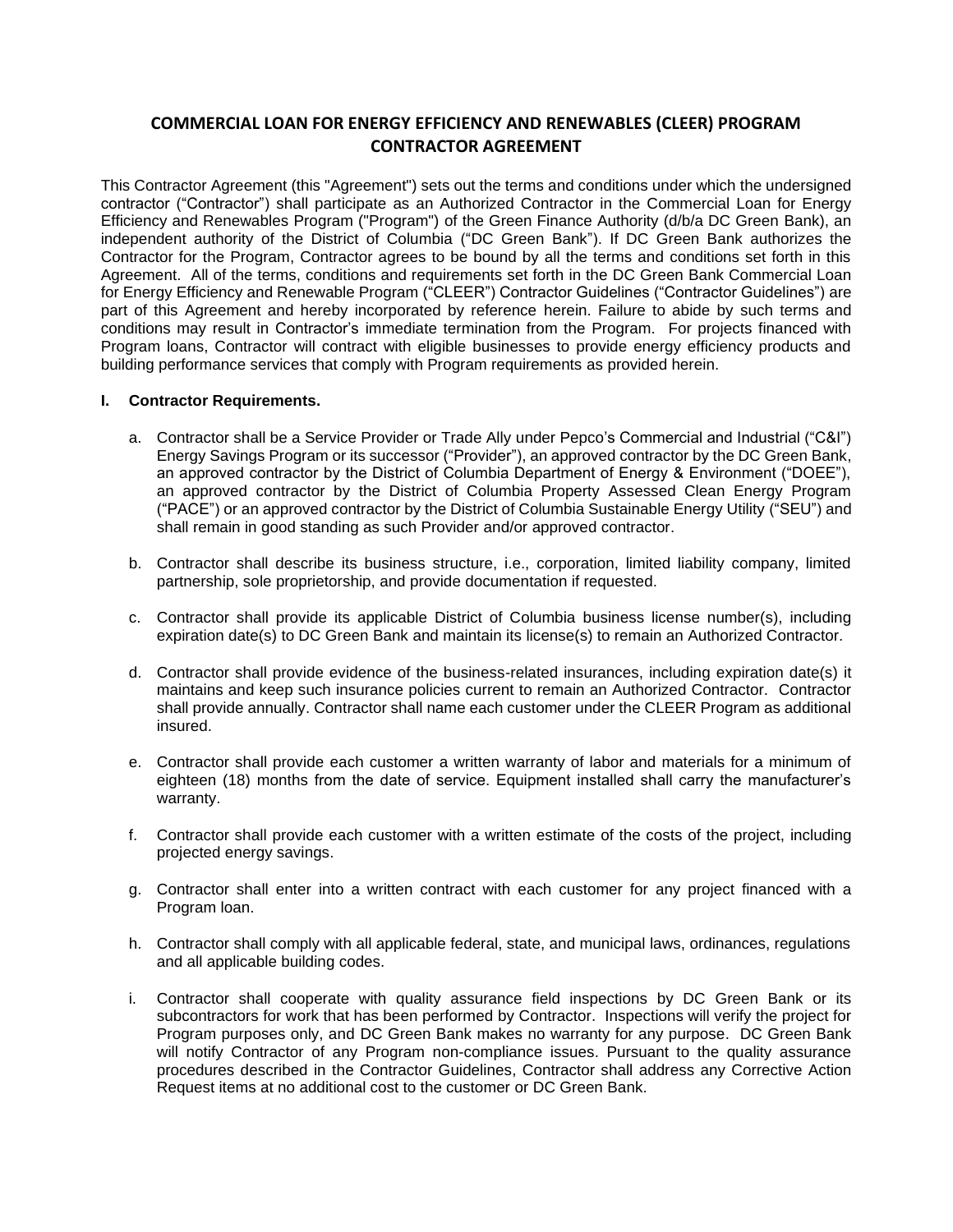- j. Contractor shall maintain for a minimum of eighteen (18) months (or longer if required by law) records of contracts, inspection and test results, and any documentation related to work funded in whole or in part with a Program loan and shall provide DC Green Bank reasonable access to such records.
- k. Contractor shall comply with the Contractor Guidelines with respect to the operation and any promotion of the Program.
- l. Contractor shall participate in the Program training program prior to performing any work under the Program.
- m. If the Contractor or its subcontractors becomes involved in a dispute with a customer, Contractor shall work to settle the dispute amicably with the customer. DC Green Bank has no responsibility to provide dispute resolution assistance.
- n. Contractor will assess a Program fee to customers in an amount set forth in the Contractor Guidelines (the "DC Green Bank Program Fee"). The Participating Lender with respect to such project shall deduct the DC Green Bank Program Fee from the loan proceeds and such fee shall be payable to DC Green Bank at loan closing. If there is split funding between multiple contractors, the fee applies to each contractor's portion of the work.
- **II. Termination.** Either DC Green Bank or Contractor may terminate this Agreement in writing at any time and for any reason; provided, however this Agreement shall remain in effect with regard to projects which have been funded in whole or in part with Program loans.

# **III. Indemnification.**

- a. Contractor will indemnify, reimburse, hold harmless, and defend DC Green Bank, as well as its directors, officers, employees, agents, and other consultants from any claims of any kind including, but not limited to, losses, costs, damages, punitive damages, penalties, all fees and charges of engineers, architects, attorneys, and other professionals and all court or arbitration or other dispute resolution costs arising out of or connected in any way with any actual or alleged action or omission of Contractor, its employees, agents, or subcontractors of any tier or any other entity or person for whom Contractor is responsible, in the performance or non-performance of services in connection with Program and for any breach of any representation, warranty, or covenant of Contractor. Under no circumstances shall DC Green Bank, its directors, officers, employees, agents, and other consultants be liable to Contractor for any amounts in connection with the Program under any legal theory, including any special, consequential, incidental, or indirect damages. This Section III(a) shall survive the termination of this Agreement.
- b. Contractor understands that DC Green Bank is not endorsing Contractor's business, or warranting, endorsing, or guaranteeing the performance of any equipment or materials that may be sold or installed by Contractor and financed with a Program loan. Contractor shall include a disclaimer to this effect in any of Contractor's marketing or other promotional materials related to the Program or otherwise referencing DC Green Bank.

# **IV. Miscellaneous**

- a. This Agreement shall be construed in accordance with the laws of the District of Columbia. The Parties agree that any action or proceeding arising out of or relating to this Agreement may be commenced in the federal or state courts of competent jurisdiction located in the District of Columbia.
- b. DC Green Bank has received and will receive information from the Contractor related to the work to be completed by the Contractor under the Program and will use that information for Program management and evaluation and treat the information as confidential unless otherwise required by law. DC Green Bank will not release any identifying information to Contractor's competitors without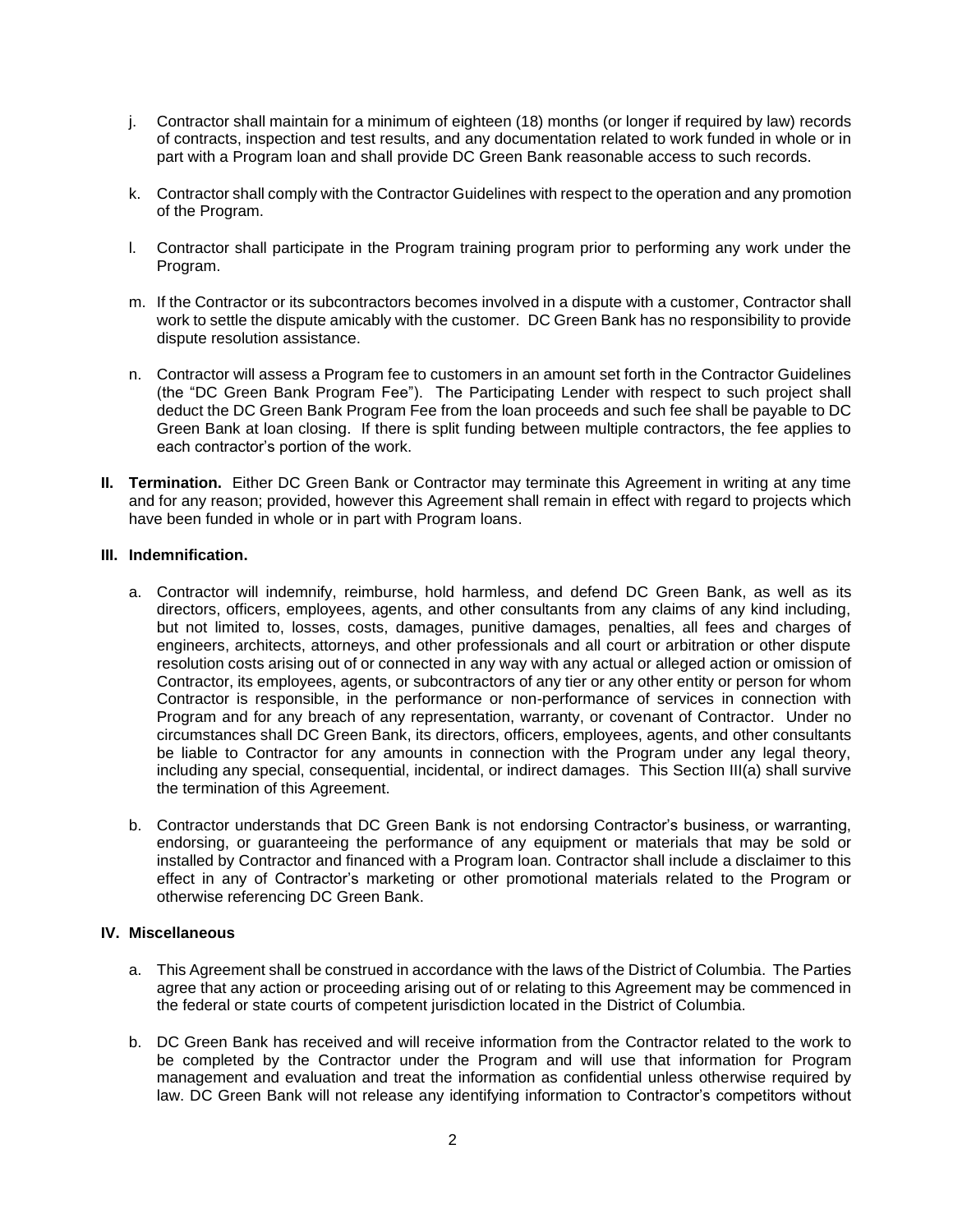Contractor's consent and will not sell Contractor's information to third parties. For all other uses, DC Green Bank will only release Contractor information in an anonymous and aggregated form.

- c. In case any one or more of the provisions in the Agreements are invalid, illegal or unenforceable, the validity, legality, and enforceability of the remaining provisions shall be not be affected thereby.
- d. DC Green Bank may amend the Contractor Requirements upon 30 days prior written notice. Notwithstanding the foregoing, if DC Green Bank modifies the Contractor Requirements as a result of a change in law related to the Program, Contractor shall immediately comply with such modified Requirements upon written notice from DC Green Bank.
- e. Contractor shall be an independent contractor and participation in the Program is not intended to make Contractor an employee, agent, partner, or joint venture partner of DC Green Bank or any of its directors, officers, employees, agents, or other consultants.
- f. Except as otherwise provided herein, this Agreement may be amended at any time and, from time to time, by one or more writings mutually agreed to and executed by the parties.
- g. This Agreement shall be binding on the parties' successors and permitted assigns. Neither party shall assign this Agreement without the prior written consent of the other party.
- h. **Anti-Deficiency.** Notwithstanding anything contained herein, this Agreement shall be subject to the provisions of (a) the federal Anti-Deficiency Act, 31 U.S.C. §§ 1341-1351 and 1511-1519 (2004), and D.C. Official Code §§ 1-206.03(e) and 47-105 (2012 Repl.); (b) the District of Columbia Anti-Deficiency Act, D.C. Official Code §§ 47-355.01 et seq. (2012 Repl. and 2014 Supp.) ((a) and (b) collectively, the "Anti-Deficiency Acts"); and (c) § 446 of the District of Columbia Home Rule Act, D.C. Official Code § 1-204.46 (2012 Repl.), as each may be amended from time to time and each to the extent applicable to this Agreement.

[Signature Page Follows]